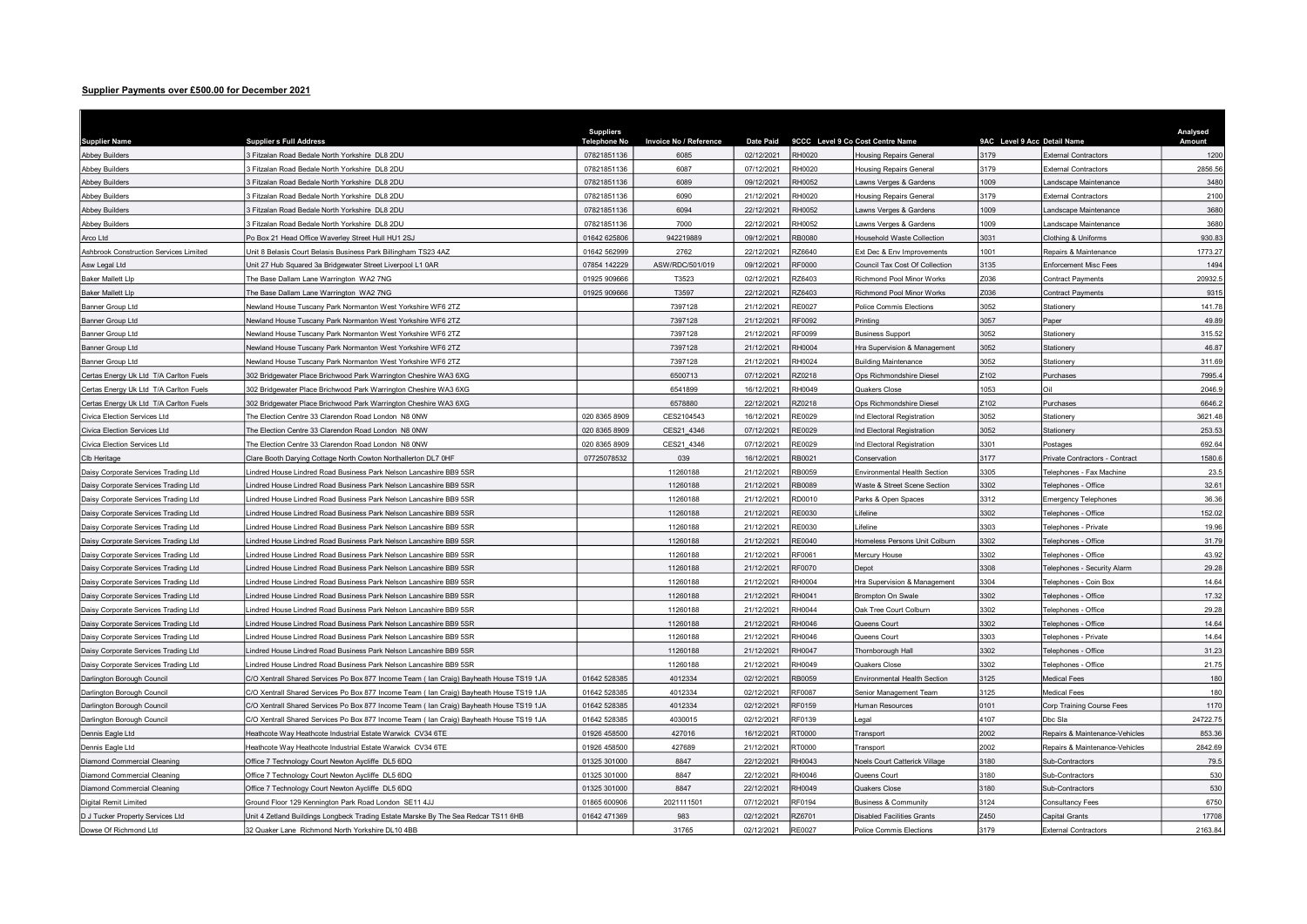| <b>Supplier Name</b>                   | <b>Supplier s Full Address</b>                                                           | <b>Suppliers</b><br><b>Telephone No</b> | <b>Invoice No / Reference</b> | <b>Date Paid</b> |               | 9CCC Level 9 Co Cost Centre Name     | 9AC Level 9 Acc Detail Name |                             | Analysed<br>Amount |
|----------------------------------------|------------------------------------------------------------------------------------------|-----------------------------------------|-------------------------------|------------------|---------------|--------------------------------------|-----------------------------|-----------------------------|--------------------|
| Drainage Management Services Ltd       | Williams Denton 13 Trinity Square Llandudno Caernarfonshire LL30 2RB                     | 07973988967                             | <b>INV-0062</b>               | 07/12/2021       | RZ6201        | Waste Management                     | Z036                        | <b>Contract Payments</b>    | 6775               |
| D S Croudace Property Maintenance      | 17 Prospect Terrace New Kyo Stanley Co Durham DH9 7TR                                    | 01207 282484                            | 1122                          | 07/12/2021       | RH0020        | Housing Repairs General              | 3179                        | <b>External Contractors</b> | 1501               |
| <b>Dulux Decorator Centres</b>         | Manchester Road Altrincham Cheshire WA14 5PG                                             | 01619 683 030                           | SI18241236                    | 02/12/2021       | RH0021        | Repairs Compensation                 | 1023                        | ecoration Allowance         | 630.75             |
| E A Foulds Ltd                         | Suite 1-4 Holker Business Centre Burnley Road Colne BB8 8EG                              | 01282 861500                            | 82185                         | 07/12/2021       | RH0049        | Quakers Close                        | 1004                        | ift Maintenance             | 510                |
| Eastern Shires Purchasing Organisation | Barnsdale Way Grove Park Enderby Leicester LE19 1ES                                      | 0116 265 7884                           | G1188870                      | 02/12/2021       | RB0030        | Cemeteries                           | 1051                        | Gas                         | 54.9               |
| Eastern Shires Purchasing Organisation | Barnsdale Way Grove Park Enderby Leicester LE19 1ES                                      | 0116 265 7884                           | G1188870                      | 02/12/2021       | <b>RE0040</b> | Homeless Persons Unit Colburn        | 051                         | э̀as                        | 178.01             |
| Eastern Shires Purchasing Organisation | Barnsdale Way Grove Park Enderby Leicester LE19 1ES                                      | 0116 265 7884                           | G1188870                      | 02/12/2021       | RF0061        | Mercury House                        | 1051                        | Gas                         | 497.07             |
| Eastern Shires Purchasing Organisation | Barnsdale Way Grove Park Enderby Leicester LE19 1ES                                      | 0116 265 7884                           | G1188870                      | 02/12/2021       | <b>RF0070</b> | Depot                                | 1051                        | Gas                         | 397.83             |
| Eastern Shires Purchasing Organisation | Barnsdale Way Grove Park Enderby Leicester LE19 1ES                                      | 0116 265 7884                           | G1188870                      | 02/12/2021       | RH0041        | Brompton On Swale                    | 1051                        | Gas                         | 56.03              |
| Eastern Shires Purchasing Organisation | Barnsdale Way Grove Park Enderby Leicester LE19 1ES                                      | 0116 265 7884                           | G1188870                      | 02/12/2021       | <b>RH0043</b> | Noels Court Catterick Village        | 1051                        | Gas                         | 410.15             |
| Eastern Shires Purchasing Organisation | Barnsdale Way Grove Park Enderby Leicester LE19 1ES                                      | 0116 265 7884                           | G1188870                      | 02/12/2021       | RH0044        | Oak Tree Court Colburn               | 1051                        | Gas                         | 657.75             |
| Eastern Shires Purchasing Organisation | Barnsdale Way Grove Park Enderby Leicester LE19 1ES                                      | 0116 265 7884                           | G1188870                      | 02/12/2021       | RH0046        | Queens Court                         | 1051                        | Gas                         | 727.54             |
| Eastern Shires Purchasing Organisation | Barnsdale Way Grove Park Enderby Leicester LE19 1ES                                      | 0116 265 7884                           | G1188870                      | 02/12/2021       | RH0047        | Thornborough Hall                    | 1051                        | Gas                         | 498.41             |
| <b>Epower Trucks</b>                   | Jnit 167 Hawkslev Court Oldham OL8 4PQ                                                   | 0616269628                              | 30210                         | 09/12/2021       | RZ6201        | Vaste Management                     | Z036                        | Contract Payments           | 2495               |
| European Electronique Limited          | Forward House Oakfield Industrial Estate Eynsham Oxfordshire OX29 4TT                    | 01865 883300                            | 0001585084                    | 22/12/2021       | RZ6824        | Corporate Infrastructure             | Z612                        | <b>Project Costs</b>        | 19704              |
| F B Building Contractors Ltd           | F B House Northgate Guisborough Redcar & Cleveland TS14 6JU                              | 01287 652240                            | 100101                        | 07/12/2021       | RZ6701        | Disabled Facilities Grants           | Z450                        | <b>Capital Grants</b>       | 5140               |
| F B Building Contractors Ltd           | B House Northgate Guisborough Redcar & Cleveland TS14 6JU                                | 01287 652240                            | 100121                        | 09/12/2021       | RZ6603        | <b>Adaptations</b>                   | Z036                        | <b>Contract Payments</b>    | 6820               |
| <b>Full Stop Fitness</b>               | Ryan Rutherford 7 Birch Close Scotton Catterick Garrison DL9 3RG                         | 07964372625                             | <b>FSF0038</b>                | 02/12/2021       | RD0001        | lealthy Horizons                     | 3124                        | Consultancy Fees            | 850.5              |
| <b>G2 Recruitment Solutions</b>        | 2nd Floor Holborn Hall 100 Grays Inn Road London WC1X 8AL                                | 01179689000                             | 90810                         | 16/12/2021       | <b>RE0041</b> | <b>Iomelessness Preventior</b>       | 0007                        | Agency & Contracted Staff   | 1212.75            |
| <b>G2 Recruitment Solutions</b>        | 2nd Floor Holborn Hall 100 Gravs Inn Road London WC1X 8AL                                | 01179689000                             | 91831                         | 02/12/2021       | RE0041        | <b>Iomelessness Prevention</b>       | 0007                        | Agency & Contracted Staff   | 1377               |
| <b>G2 Recruitment Solutions</b>        | 2nd Floor Holborn Hall 100 Grays Inn Road London WC1X 8AL                                | 01179689000                             | 91832                         | 02/12/2021       | RE0041        | Iomelessness Prevention              | 0007                        | Agency & Contracted Staff   | 1419               |
| <b>G2 Recruitment Solutions</b>        | Ind Floor Holborn Hall 100 Grays Inn Road London WC1X 8AL                                | 01179689000                             | 91833                         | 02/12/2021       | <b>RB0059</b> | invironmental Health Section         | 0007                        | Agency & Contracted Staff   | 1627.12            |
| <b>G2 Recruitment Solutions</b>        | 2nd Floor Holborn Hall 100 Grays Inn Road London WC1X 8AL                                | 01179689000                             | 91834                         | 02/12/2021       | RE0041        | <b>Homelessness Prevention</b>       | 0007                        | Agency & Contracted Staff   | 1312               |
| <b>G2 Recruitment Solutions</b>        | 2nd Floor Holborn Hall 100 Grays Inn Road London WC1X 8AL                                | 01179689000                             | 92149                         | 07/12/2021       | RE0041        | Homelessness Prevention              | 0007                        | Agency & Contracted Staff   | 1351.5             |
| <b>G2 Recruitment Solutions</b>        | 2nd Floor Holborn Hall 100 Grays Inn Road London WC1X 8AL                                | 01179689000                             | 92150                         | 09/12/2021       | RB0059        | <b>Environmental Health Section</b>  | 0007                        | Agency & Contracted Staff   | 1236.25            |
| <b>G2 Recruitment Solutions</b>        | 2nd Floor Holborn Hall 100 Grays Inn Road London WC1X 8AL                                | 01179689000                             | 92151                         | 07/12/2021       | RF0041        | <b>Iomelessness Prevention</b>       | 0007                        | Agency & Contracted Staff   | 1282.56            |
| <b>G2 Recruitment Solutions</b>        | 2nd Floor Holborn Hall 100 Grays Inn Road London WC1X 8AL                                | 01179689000                             | 92551                         | 16/12/2021       | RE0041        | Iomelessness Prevention              | 0007                        | Agency & Contracted Staff   | 1360               |
| <b>G2 Recruitment Solutions</b>        | 2nd Floor Holborn Hall 100 Gravs Inn Road London WC1X 8AL                                | 01179689000                             | 92552                         | 22/12/2021       | RB0059        | Invironmental Health Section         | 0007                        | Agency & Contracted Staff   | 1601.75            |
| <b>G2 Recruitment Solutions</b>        | 2nd Floor Holborn Hall 100 Grays Inn Road London WC1X 8AL                                | 01179689000                             | 92553                         | 16/12/2021       | RE0041        | Homelessness Prevention              | 0007                        | Agency & Contracted Staff   | 1309.44            |
| Granicus                               | 408 St Peter Street Suite 600 Saint Paul Mn55102 USA                                     | 0207 993 5595                           | 146909                        | 22/12/2021       | <b>RE0169</b> | Fechnology Services                  | 1393                        | Veh                         | 909                |
| <b>Housing Partners Limited</b>        | 2nd Floor, Teme House Whittington Hall Whittington Worcester WR5 2RY                     | 01905 361500                            | 21346                         | 22/12/2021       | RE0041        | Homelessness Prevention              | 3122                        | Professional Fees General   | 10494.75           |
| Howdens Joinery I td                   | Unit 6 Foss Way Walkerville Industrial Estate Catterick Garrison North Yorkshire DL9 4SA | 01748 876979                            | C79/0096889                   | 02/12/2021       | RZ0216        | Central Stores                       | Z102                        | Purchases                   | 1185.21            |
| Howell Film                            | Enterprise House Harmire Enterprise Park Barnard Castle DL12 8XT                         |                                         | 1610                          | 16/12/2021       | RF0194        | <b>Business &amp; Community</b>      | 3124                        | Consultancy Fees            | 600                |
| Hsl Compliance Ltd                     | Alton House Alton Business Park Alton Road Ross On Wye HR9 5BP                           | 0845 604 6729                           | 0000092952                    | 02/12/2021       | RB0030        | emeteries                            | 001                         | Repairs & Maintenance       | 27.89              |
| Hsl Compliance Ltd                     | Alton House Alton Business Park Alton Road Ross On Wye HR9 5BP                           | 0845 604 6729                           | 0000092952                    | 02/12/2021       | <b>RC0050</b> | Pest Control                         | 1001                        | Repairs & Maintenance       | 27.89              |
| Hsl Compliance Ltd                     | Alton House Alton Business Park Alton Road Ross On Wye HR9 5BP                           | 0845 604 6729                           | 0000092952                    | 02/12/2021       | RE0040        | Iomeless Persons Unit Colburn        | 1001                        | Repairs & Maintenance       | 62.78              |
| Hsl Compliance Ltd                     | Alton House Alton Business Park Alton Road Ross On Wye HR9 5BP                           | 0845 604 6729                           | 0000092952                    | 02/12/2021       | RE0061        | Rent Rebates - Hra                   | 1001                        | Repairs & Maintenance       | 34.89              |
| Hsl Compliance Ltd                     | Alton House Alton Business Park Alton Road Ross On Wye HR9 5BP                           | 0845 604 6729                           | 0000092952                    | 02/12/2021       | <b>RE0090</b> | ublic Conveniences                   | 001                         | Repairs & Maintenance       | 428.1              |
| Hsl Compliance Ltd                     | Alton House Alton Business Park Alton Road Ross On Wye HR9 5BP                           | 0845 604 6729                           | 0000092952                    | 02/12/2021       | RF0070        | Depot                                | 1001                        | Repairs & Maintenance       | 89.07              |
| Hsl Compliance Ltd                     | Alton House Alton Business Park Alton Road Ross On Wye HR9 5BP                           | 0845 604 6729                           | 0000092952                    | 02/12/2021       | RH0041        | Brompton On Swale                    | 1001                        | Repairs & Maintenance       | 27.89              |
| Hsl Compliance Ltd                     | Alton House Alton Business Park Alton Road Ross On Wye HR9 5BP                           | 0845 604 6729                           | 0000092952                    | 02/12/2021       | RH0043        | <b>Joels Court Catterick Village</b> | 1001                        | Repairs & Maintenance       | 34.89              |
| Hsl Compliance Ltd                     | Alton House Alton Business Park Alton Road Ross On Wye HR9 5BP                           | 0845 604 6729                           | 0000092952                    | 02/12/2021       | RH0044        | Oak Tree Court Colburn               | 1001                        | Repairs & Maintenance       | 34.89              |
| Hsl Compliance Ltd                     | Alton House Alton Business Park Alton Road Ross On Wye HR9 5BP                           | 0845 604 6729                           | 0000092952                    | 02/12/2021       | RH0045        | Barton                               | 1001                        | Repairs & Maintenance       | 27.89              |
| Hsl Compliance Ltd                     | Alton House Alton Business Park Alton Road Ross On Wye HR9 5BP                           | 0845 604 6729                           | 0000092952                    | 02/12/2021       | RH0046        | Queens Court                         | 1001                        | Repairs & Maintenance       | 24.89              |
| Hsl Compliance Ltd                     | Alton House Alton Business Park Alton Road Ross On Wye HR9 5BP                           | 0845 604 6729                           | 0000092952                    | 02/12/2021       | RH0047        | Thornborough Hall                    | 1001                        | Repairs & Maintenance       | 34.89              |
| <b>HsI Compliance Ltd</b>              | Alton House Alton Business Park Alton Road Ross On Wye HR9 5BP                           | 0845 604 6729                           | 0000092952                    | 02/12/2021       | RH0049        | Quakers Close                        | 1001                        | Repairs & Maintenance       | 24.89              |
| Hsl Compliance Ltd                     | Alton House Alton Business Park Alton Road Ross On Wye HR9 5BP                           | 0845 604 6729                           | 0000097127                    | 22/12/2021       | RB0030        | <b>Cemeteries</b>                    | 1001                        | Repairs & Maintenance       | 27.89              |
| Hsl Compliance Ltd                     | Alton House Alton Business Park Alton Road Ross On Wye HR9 5BP                           | 0845 604 6729                           | 0000097127                    | 22/12/2021       | RC0050        | Pest Control                         | 1001                        | Repairs & Maintenance       | 27.89              |
| Hsl Compliance Ltd                     | Alton House Alton Business Park Alton Road Ross On Wye HR9 5BP                           | 0845 604 6729                           | 0000097127                    | 22/12/2021       | RE0040        | Iomeless Persons Unit Colburn        | 1001                        | Repairs & Maintenance       | 62.78              |
| Hsl Compliance Ltd                     | Alton House Alton Business Park Alton Road Ross On Wye HR9 5BP                           | 0845 604 6729                           | 0000097127                    | 22/12/2021       | <b>RE0090</b> | ublic Conveniences                   | 1001                        | Repairs & Maintenance       | 421.15             |
| Hsl Compliance Ltd                     | Alton House Alton Business Park Alton Road Ross On Wye HR9 5BP                           | 0845 604 6729                           | 0000097127                    | 22/12/2021       | <b>RF0070</b> | Depot                                | 1001                        | Repairs & Maintenance       | 123.96             |
| Hsl Compliance Ltd                     | Alton House Alton Business Park Alton Road Ross On Wye HR9 5BP                           | 0845 604 6729                           | 0000097127                    | 22/12/2021       | RH0041        | Brompton On Swale                    | 1001                        | Repairs & Maintenance       | 27.89              |
|                                        |                                                                                          |                                         |                               |                  |               |                                      |                             |                             |                    |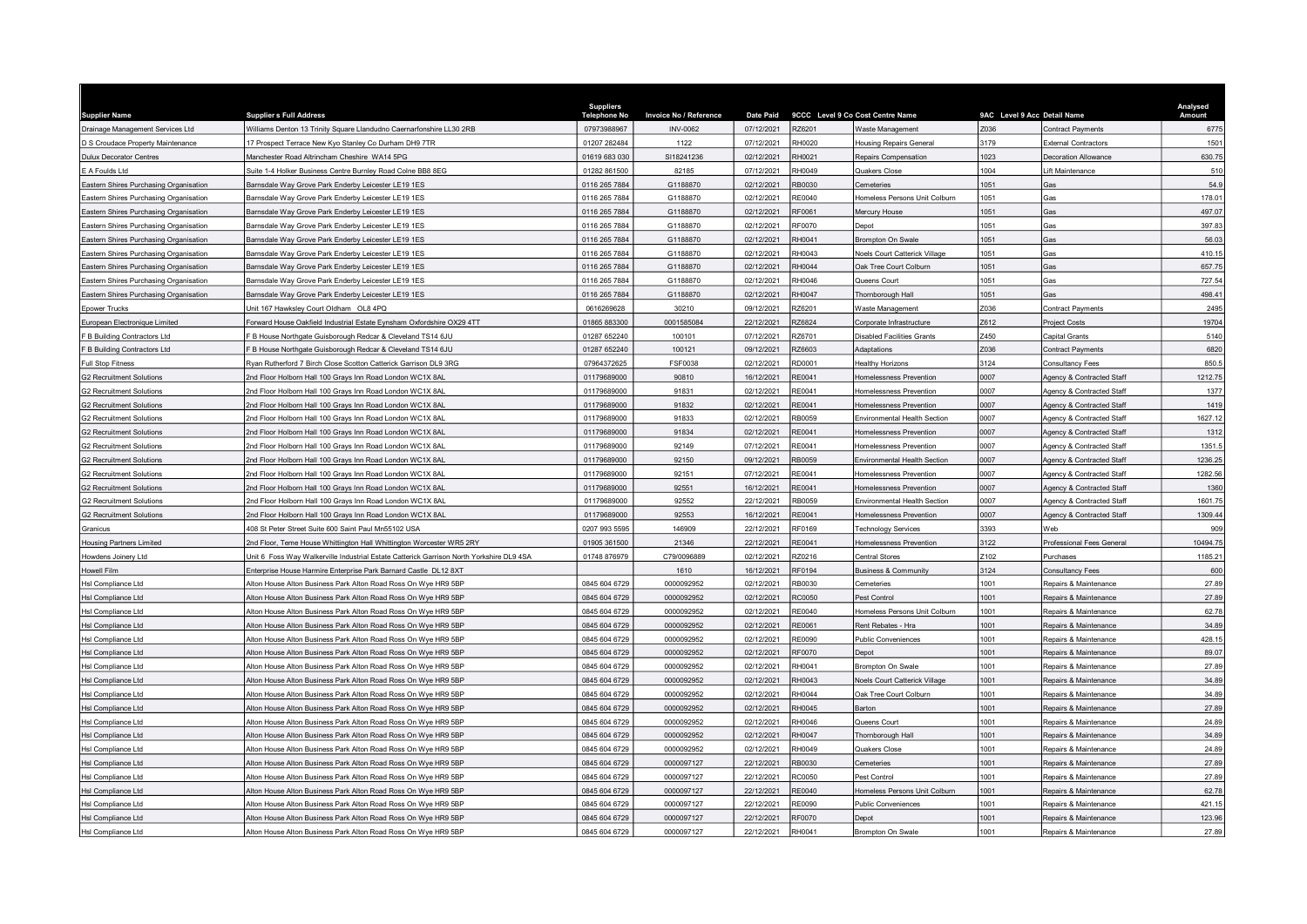| <b>Supplier Name</b>                                           | <b>Supplier s Full Address</b>                                                             | <b>Suppliers</b><br><b>Telephone No</b> | <b>Invoice No / Reference</b> | <b>Date Paid</b> |                         | 9CCC Level 9 Co Cost Centre Name            | 9AC Level 9 Acc Detail Name |                                   | Analysed<br>Amount |
|----------------------------------------------------------------|--------------------------------------------------------------------------------------------|-----------------------------------------|-------------------------------|------------------|-------------------------|---------------------------------------------|-----------------------------|-----------------------------------|--------------------|
| Hsl Compliance Ltd                                             | Alton House Alton Business Park Alton Road Ross On Wye HR9 5BP                             | 0845 604 6729                           | 0000097127                    | 22/12/2021       | RH0043                  | <b>Noels Court Catterick Village</b>        | 1001                        | Repairs & Maintenance             | 34.89              |
| Hsl Compliance Ltd                                             | Alton House Alton Business Park Alton Road Ross On Wye HR9 5BP                             | 0845 604 6729                           | 0000097127                    | 22/12/2021       | <b>RH0044</b>           | Oak Tree Court Colburn                      | 1001                        | Repairs & Maintenance             | 34.89              |
| Hsl Compliance Ltd                                             | Alton House Alton Business Park Alton Road Ross On Wye HR9 5BP                             | 0845 604 6729                           | 0000097127                    | 22/12/2021       | RH0045                  | <b>Barton</b>                               | 1001                        | Repairs & Maintenance             | 27.89              |
| Hsl Compliance Ltd                                             | Alton House Alton Business Park Alton Road Ross On Wye HR9 5BP                             | 0845 604 6729                           | 0000097127                    | 22/12/2021       | RH0046                  | Queens Court                                | 1001                        | Repairs & Maintenance             | 24.89              |
| Hsl Compliance Ltd                                             | Alton House Alton Business Park Alton Road Ross On Wye HR9 5BP                             | 0845 604 6729                           | 0000097127                    | 22/12/2021       | RH0047                  | Thornborough Hall                           | 1001                        | Repairs & Maintenance             | 34.89              |
| Isl Compliance Ltd                                             | Alton House Alton Business Park Alton Road Ross On Wye HR9 5BP                             | 0845 604 6729                           | 0000097127                    | 22/12/2021       | RH0049                  | Quakers Close                               | 1001                        | Repairs & Maintenance             | 24.89              |
| nland Revenue Ao Cumbernauld                                   | Inland Revenue Accounts Office St Mungo'S Road Cumbernauld Glasgow G70 6BR                 |                                         | NOVEMBER 2021                 | 09/12/2021       | <b>RF0158</b>           | Payroll                                     | 0025                        | Apprenticeship Levy               | 997                |
|                                                                | 167-169 Great Portland Street 5th Floor London W1W 5PF                                     | 020 7831 3505                           | A130446                       | 02/12/2021       | RE0059                  | Revenues & Benefits                         | 3561                        | Subscriptions                     | 1200               |
| H Mechanical Services Ltd                                      | Unit 3 Douglas Close Preston Farm Business Park Stokton On Tees TS18 3SB                   | 01642 614641                            | <b>INV-2196</b>               | 16/12/2021       | RF0061                  | Mercury House                               | 1001                        | Repairs & Maintenance             | 33.7               |
| H Mechanical Services Ltd                                      | Unit 3 Douglas Close Preston Farm Business Park Stokton On Tees TS18 3SB                   | 01642 614641                            | <b>INV-2196</b>               | 16/12/2021       | RF0070                  | Depot                                       | 1001                        | Repairs & Maintenance             | 1479.47            |
| H Mechanical Services Ltd                                      | Unit 3 Douglas Close Preston Farm Business Park Stokton On Tees TS18 3SB                   | 01642 614641                            | <b>INV-2196</b>               | 16/12/2021       | RH0020                  | lousing Repairs General                     | 3179                        | <b>External Contractors</b>       | 1398.94            |
| H Mechanical Services Ltd                                      | Unit 3 Douglas Close Preston Farm Business Park Stokton On Tees TS18 3SB                   | 01642 614641                            | <b>INV-2196</b>               | 16/12/2021       | RH0043                  | Noels Court Catterick Village               | 1001                        | Repairs & Maintenance             | 134.38             |
| H Mechanical Services Ltd                                      | Unit 3 Douglas Close Preston Farm Business Park Stokton On Tees TS18 3SB                   | 01642 614641                            | <b>INV-2196</b>               | 16/12/2021       | RH0044                  | Oak Tree Court Colburn                      | 1001                        | Repairs & Maintenance             | 175                |
| H Mechanical Services Ltd                                      | Jnit 3 Douglas Close Preston Farm Business Park Stokton On Tees TS18 3SB                   | 01642 614641                            | <b>INV-2196</b>               | 16/12/2021       | <b>RH0047</b>           | Thornborough Hall                           | 1001                        | Repairs & Maintenance             | 252                |
| H Mechanical Services Ltd                                      | Unit 3 Douglas Close Preston Farm Business Park Stokton On Tees TS18 3SB                   | 01642 614641                            | <b>INV-2196</b>               | 16/12/2021       | RH0049                  | Quakers Close                               | 1001                        | Repairs & Maintenance             | 67.4               |
| Jpn Project Management Ltd                                     | Low Cottage 10 Low Cross Whittlesey Peterborough PE7 1HW                                   | 07701 033641                            | 3574                          | 02/12/2021       | <b>RE0070</b>           | Disabled Facility Grant                     | 3122                        | Professional Fees General         | 1000               |
| Jpn Project Management Ltd                                     | ow Cottage 10 Low Cross Whittlesey Peterborough PE7 1HW                                    | 07701 033641                            | 3574                          | 02/12/2021       | RH0020                  | Housing Repairs General                     | 3122                        | Professional Fees General         | 1000               |
| Kier Services Ltd                                              | T/A Kier Services Maintenance East Thorncliffe Hall Newton Chambers Road Sheffield S35 2PH | 0333 005 0499                           | 10273934                      | 07/12/2021       | RH0020                  | Housing Repairs General                     | 1025                        | Void Repairs                      | 16508.72           |
| Kier Services Ltd                                              | T/A Kier Services Maintenance East Thorncliffe Hall Newton Chambers Road Sheffield S35 2PH | 0333 005 0499                           | 10273934                      | 07/12/2021       | RH0020                  | <b>Housing Repairs General</b>              | 3179                        | External Contractors              | 1505.93            |
| Kier Services I td                                             | T/A Kier Services Maintenance East Thorncliffe Hall Newton Chambers Road Sheffield S35 2PH | 0333 005 0499                           | 10274339                      | 09/12/2021       | RZ6604                  | Rewiring                                    | Z036                        | <b>Contract Payments</b>          | 19618.07           |
| Kier Services Ltd                                              | T/A Kier Services Maintenance East Thorncliffe Hall Newton Chambers Road Sheffield S35 2PH | 0333 005 0499                           | 10274339                      | 09/12/2021       | RZ6605                  | <b>Vew Kitchen</b>                          | Z036                        | Contract Payments                 | 26910.89           |
| <b>Kier Services Ltd</b>                                       | T/A Kier Services Maintenance East Thorncliffe Hall Newton Chambers Road Sheffield S35 2PH | 0333 005 0499                           | 10274339                      | 09/12/2021       | RZ6606                  | <b>Vew Bathroom</b>                         | 2036                        | <b>Contract Payments</b>          | 23852.26           |
| Kier Services Ltd                                              | T/A Kier Services Maintenance East Thorncliffe Hall Newton Chambers Road Sheffield S35 2PH | 0333 005 0499                           | 10274339                      | 09/12/2021       | RZ6621                  | <b>Boiler Replacement</b>                   | Z036                        | Contract Payments                 | 19566.68           |
| Kier Services Ltd                                              | T/A Kier Services Maintenance East Thorncliffe Hall Newton Chambers Road Sheffield S35 2PH | 0333 005 0499                           | 10274339                      | 09/12/2021       | RZ6623                  | Fire Risk Assess Work (Fraw)                | Z036                        | Contract Payments                 | 4720.71            |
| Kier Services Ltd                                              | T/A Kier Services Maintenance East Thorncliffe Hall Newton Chambers Road Sheffield S35 2PH | 0333 005 0499                           | 10274339                      | 09/12/2021       | RZ6625                  | Asbestos                                    | Z036                        | <b>Contract Payments</b>          | 1601.65            |
| Kier Services Ltd                                              | T/A Kier Services Maintenance East Thorncliffe Hall Newton Chambers Road Sheffield S35 2PH | 0333 005 0499                           | 10274339                      | 09/12/2021       | RZ6627                  | Preliminaries / Management                  | Z036                        | Contract Payments                 | 7450.51            |
| Kier Services Ltd                                              | T/A Kier Services Maintenance East Thorncliffe Hall Newton Chambers Road Sheffield S35 2PH | 0333 005 0499                           | 10275526                      | 21/12/2021       | RZ6628                  | <b>Jnplanned Void Works</b>                 | Z036                        | Contract Payments                 | 13296.61           |
| Kier Services Ltd                                              | T/A Kier Services Maintenance East Thorncliffe Hall Newton Chambers Road Sheffield S35 2PH | 0333 005 0499                           | 10275527                      | 21/12/2021       | RZ6604                  | Rewiring                                    | Z036                        | Contract Payments                 | 7109.04            |
| Kier Services Ltd                                              | T/A Kier Services Maintenance East Thorncliffe Hall Newton Chambers Road Sheffield S35 2PH | 0333 005 0499                           | 10275527                      | 21/12/2021       | RZ6605                  | New Kitchen                                 | Z036                        | Contract Payments                 | 18463.37           |
| Kier Services I td                                             | T/A Kier Services Maintenance East Thorncliffe Hall Newton Chambers Road Sheffield S35 2PH | 0333 005 0499                           | 10275527                      | 21/12/2021       | RZ6606                  | New Bathroom                                | Z036                        | Contract Payments                 | 5120.03            |
| Kier Services Ltd                                              | T/A Kier Services Maintenance East Thorncliffe Hall Newton Chambers Road Sheffield S35 2PH | 0333 005 0499                           | 10275527                      | 21/12/2021       | RZ6621                  | <b>Boiler Replacement</b>                   | Z036                        | Contract Payments                 | 13902.7            |
| Kier Services Ltd                                              | T/A Kier Services Maintenance East Thorncliffe Hall Newton Chambers Road Sheffield S35 2PH | 0333 005 0499                           | 10275527                      | 21/12/2021       | R76627                  | Preliminaries / Management                  | 7036                        | Contract Payments                 | 9313.14            |
| eeds City Council                                              | Civic Hall Calverley Street Leeds LS1 1UR                                                  | 0113 3781668                            | 6291774611                    | 16/12/2021       | RF0113                  | inance Section                              | 3561                        | Subscriptions                     | 2063               |
| Mac Plant Hire Limited                                         | 11 Racecourse Road Gallowfields Trading Estate Richmond North Yorkshire DL10 4SU           | 01748 826247                            | 20369                         | 16/12/2021       | RH0024                  | <b>Building Maintenance</b>                 | 3001                        | Equipment Purchase                | 754.02             |
| Magnet Ltd                                                     | C/O Nobia Uk Banking & Cashiers Dept Allington Way Business Park Darlington DL1 4XT        | 01325 468624                            | 59046127                      | 16/12/2021       | RZ0216                  | entral Stores                               | Z102                        | <b>Purchases</b>                  | 815.01             |
| Metric Group Ltd                                               | Metric House Westmead Drive Westmead Industrial Estate Westlea, Swindon SN5 7AD            | 01793 647800                            | C61395                        | 07/12/2021       | RB0100                  | Charging For Car Parking                    | 3003                        | Equipment Repair & Maintenance    | 1781.58            |
| Morgan Lambert Ltd                                             | 2 Abbey Court Selby Business Park Selby North Yorkshire YO8 8RY                            | 01757 210598                            | 53566                         | 16/12/2021       | RH0020                  | lousing Repairs General                     | 1015                        | Gas Servicing Contract            | 874                |
| <b>Vec Software Solutions Uk Ltd</b>                           | 1st Floor Imex Centre 575-599 Maxted Road Hemel Hempstead Herts HP2 7DX                    | 01442 768445                            | 91454521                      | 02/12/2021       | RF0059                  | Revenues & Benefits                         | 3124                        | Consultancy Fees                  | 3300               |
| Nec Software Solutions Uk Ltd                                  | 1st Floor Imex Centre 575-599 Maxted Road Hemel Hempstead Herts HP2 7DX                    | 01442 768445                            | 91454618                      | 07/12/2021       | <b>RE0059</b>           | Revenues & Benefits                         | 3396                        | Direct Computer Costs             | 27089              |
| Nec Software Solutions Uk Ltd                                  | 1st Floor Imex Centre 575-599 Maxted Road Hemel Hempstead Herts HP2 7DX                    | 01442 768445                            | 91454619                      | 07/12/2021       | RH0004                  | Hra Supervision & Management                | 3396                        | Direct Computer Costs             | 34098.54           |
| Nec Software Solutions Uk Ltd                                  | 1st Floor Imex Centre 575-599 Maxted Road Hemel Hempstead Herts HP2 7DX                    | 01442 768445                            | 91454620                      | 07/12/2021       | RE0059                  | Revenues & Benefits                         | 3396                        |                                   | 12625              |
| Nec Software Solutions Uk Ltd                                  | 1st Floor Imex Centre 575-599 Maxted Road Hemel Hempstead Herts HP2 7DX                    | 01442 768445                            | 91454621                      | 07/12/2021       | R76624                  | Hsg It Systems                              | 7608                        | Direct Computer Costs<br>Software | 4000               |
| Nec Software Solutions Uk Ltd                                  | 1st Floor Imex Centre 575-599 Maxted Road Hemel Hempstead Herts HP2 7DX                    | 01442 768445                            | 91454621                      | 07/12/2021       | RZ6804                  | Service Applications                        | Z608                        | Software                          | 4000               |
|                                                                | 1st Floor Imex Centre 575-599 Maxted Road Hemel Hempstead Herts HP2 7DX                    | 01442 768445                            | 91454891                      | 07/12/2021       | RZ6804                  |                                             | Z608                        | Software                          | 5500               |
| Nec Software Solutions Uk Ltd<br>Nec Software Solutions Uk Ltd | 1st Floor Imex Centre 575-599 Maxted Road Hemel Hempstead Herts HP2 7DX                    | 01442 768445                            | 91455101                      | 16/12/2021       | RE0059                  | Service Applications<br>Revenues & Benefits | 3396                        | <b>Direct Computer Costs</b>      | 2500               |
| <b>New Auto Ltd T/A Mogo</b>                                   |                                                                                            |                                         |                               | 16/12/2021       | RC0030                  |                                             | 3151                        |                                   | 614.7              |
|                                                                | 9 Springlakes Trading Estate Deadbrooke Lane Aldershot GU12 4UH                            |                                         | T32202                        |                  |                         | Hackney Carriage & Private Lic              |                             | Hackney Carriage Licence Exp      |                    |
| North Yorkshire Conveniences                                   | Moss Cottage Back Lane Kirby Malzeard Ripon HG4 3SH                                        |                                         | 669                           | 16/12/2021       | <b>RE0090</b><br>RA0000 | <b>Public Conveniences</b>                  | 1109                        | Contract Cleaning                 | 600<br>20250       |
| North Yorkshire County Council                                 | Central Financial Services Business Unit County Hall Northallerton DL7 8AL                 |                                         | 200006877                     | 22/12/2021       |                         | Economic Development                        | 3667                        | Lep - Local Ent. Partnership      |                    |
| North Yorkshire County Council                                 | Central Financial Services Business Unit County Hall Northallerton DL7 8AL                 |                                         | 410006232                     | 07/12/2021       | RC0050                  | Pest Control                                | 3062                        | Reprographics Nycc                | 120                |
| North Yorkshire County Council                                 | Central Financial Services Business Unit County Hall Northallerton DL7 8AL                 |                                         | 410006232                     | 07/12/2021       | <b>RE0008</b>           | <b>Supported Housing</b>                    | 3062                        | Reprographics Nycc                | 320                |
| North Yorkshire County Council                                 | Central Financial Services Business Unit County Hall Northallerton DL7 8AL                 |                                         | 410006232                     | 07/12/2021       | <b>RE0059</b>           | Revenues & Benefits                         | 3062                        | Reprographics Nycc                | 777.79             |
| North Yorkshire County Council                                 | Central Financial Services Business Unit County Hall Northallerton DL7 8AL                 |                                         | 410006232                     | 07/12/2021       | <b>RH0004</b>           | Hra Supervision & Management                | 3062                        | Reprographics Nycc                | 1285               |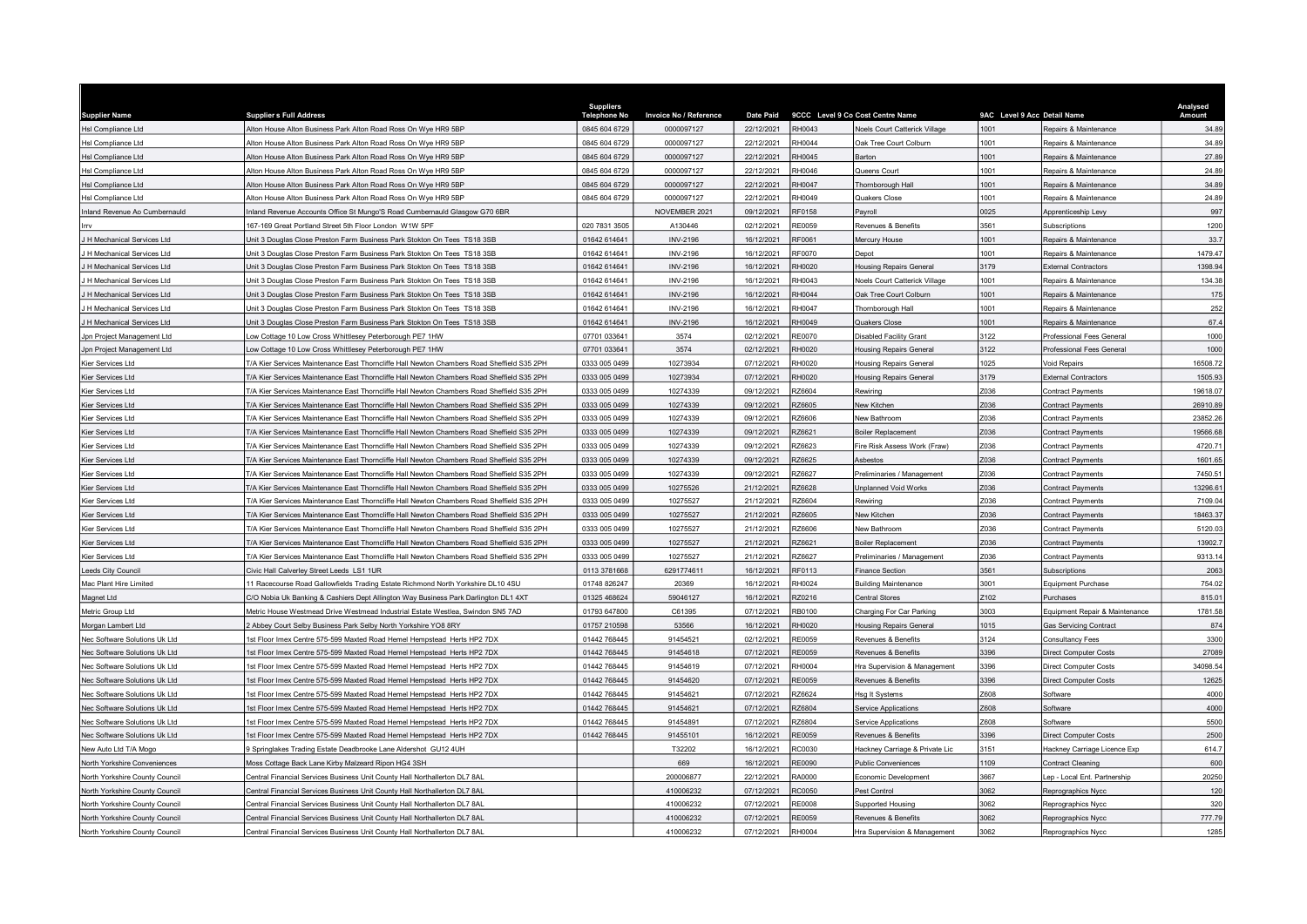| <b>Supplier Name</b>           | <b>Supplier s Full Address</b>                                                 | <b>Suppliers</b><br><b>Telephone No</b> | <b>Invoice No / Reference</b> | <b>Date Paid</b> |               | 9CCC Level 9 Co Cost Centre Name  | 9AC Level 9 Acc Detail Name |                            | Analysed<br>Amount |
|--------------------------------|--------------------------------------------------------------------------------|-----------------------------------------|-------------------------------|------------------|---------------|-----------------------------------|-----------------------------|----------------------------|--------------------|
| North Yorkshire County Council | Central Financial Services Business Unit County Hall Northallerton DL7 8AL     |                                         | 410006379                     | 07/12/2021       | <b>RE0027</b> | Police Commis Elections           | 3001                        | Equipment Purchase         | 1550.7             |
| North Yorkshire County Council | Central Financial Services Business Unit County Hall Northallerton DL7 8AL     |                                         | 410006423                     | 21/12/2021       | <b>RE0059</b> | Revenues & Benefits               | 3062                        | Reprographics Nycc         | 1550.25            |
| North Yorkshire County Council | Central Financial Services Business Unit County Hall Northallerton DL7 8AL     |                                         | 410006424                     | 21/12/2021       | <b>RE0027</b> | Police Commis Elections           | 3062                        | Reprographics Nycc         | 377                |
| North Yorkshire County Council | Central Financial Services Business Unit County Hall Northallerton DL7 8AL     |                                         | 410006424                     | 21/12/2021       | RE0030        | <i>ifeline</i>                    | 3062                        | Reprographics Nycc         | 40                 |
| North Yorkshire County Council | Central Financial Services Business Unit County Hall Northallerton DL7 8AL     |                                         | 410006424                     | 21/12/2021       | RE0059        | Revenues & Benefits               | 3062                        | Reprographics Nycc         | 85.9               |
| North Yorkshire Timber Co Ltd  | Standard House Thurston Road Northallerton Business Park Northallerton DL6 2NA | 01609 775390                            | 6003/608211                   | 02/12/2021       | RZ0216        | Central Stores                    | Z102                        | Purchases                  | 684.6              |
| North Yorkshire Timber Co Ltd  | Standard House Thurston Road Northallerton Business Park Northallerton DL6 2NA | 01609 775390                            | 6003/608583                   | 16/12/2021       | RZ0216        | Central Stores                    | Z102                        | Purchases                  | 1628.27            |
| Orange Plc                     | Po Box 52 Sheffield S98 1DX                                                    | 0870 376 8888                           | 01287321144                   | 09/12/2021       | RB0010        | Development Management            | 3307                        | Felephones - Mobile        | 140.32             |
| Orange Plc                     | O Box 52 Sheffield S98 1DX                                                     | 0870 376 8888                           | 01287321144                   | 09/12/2021       | RB0059        | Invironmental Health Section      | 3307                        | elephones - Mobile         | 184.98             |
| Orange Plc                     | Po Box 52 Sheffield S98 1DX                                                    | 0870 376 8888                           | 01287321144                   | 09/12/2021       | RB0060        | <b>Street Cleansing</b>           | 3307                        | elephones - Mobile         | 16.5               |
| Orange Plc                     | Po Box 52 Sheffield S98 1DX                                                    | 0870 376 8888                           | 01287321144                   | 09/12/2021       | RB0070        | Dog Warden Service                | 3307                        | elephones - Mobile         | 12                 |
| Orange Plc                     | Po Box 52 Sheffield S98 1DX                                                    | 0870 376 8888                           | 01287321144                   | 09/12/2021       | RB0080        | <b>Household Waste Collection</b> | 3307                        | elephones - Mobile         | 42.25              |
| Orange Plc                     | Po Box 52 Sheffield S98 1DX                                                    | 0870 376 8888                           | 01287321144                   | 09/12/2021       | RB0089        | Waste & Street Scene Section      | 3307                        | elephones - Mobile         | 37.2               |
| Orange Plc                     | Po Box 52 Sheffield S98 1DX                                                    | 0870 376 8888                           | 01287321144                   | 09/12/2021       | <b>RC0050</b> | est Control                       | 3307                        | elephones - Mobile         | 26.75              |
| Orange Plc                     | Po Box 52 Sheffield S98 1DX                                                    | 0870 376 8888                           | 01287321144                   | 09/12/2021       | RD0012        | Grounds Maintenance               | 3307                        | elephones - Mobile         | 23                 |
| Orange Plc                     | Po Box 52 Sheffield S98 1DX                                                    | 0870 376 8888                           | 01287321144                   | 09/12/2021       | <b>RE0008</b> | Supported Housing                 | 3307                        | elephones - Mobile         | 24.58              |
| Orange Plc                     | Po Box 52 Sheffield S98 1DX                                                    | 0870 376 8888                           | 01287321144                   | 09/12/2021       | RE0030        | ifeline                           | 3307                        | elephones - Mobile         | 100.75             |
| Orange Plc                     | Po Box 52 Sheffield S98 1DX                                                    | 0870 376 8888                           | 01287321144                   | 09/12/2021       | RE0041        | <b>Iomelessness Prevention</b>    | 3307                        | elephones - Mobile         | 68.5               |
| Orange Plc                     | Po Box 52 Sheffield S98 1DX                                                    | 0870 376 8888                           | 01287321144                   | 09/12/2021       | <b>RE0059</b> | Revenues & Benefits               | 3307                        | elephones - Mobile         | 48.29              |
| Orange Plc                     | Po Box 52 Sheffield S98 1DX                                                    | 0870 376 8888                           | 01287321144                   | 09/12/2021       | RF0029        | <b>Democratic Services</b>        | 3307                        | elephones - Mobile         | 12                 |
| Orange Plc                     | Po Box 52 Sheffield S98 1DX                                                    | 0870 376 8888                           | 01287321144                   | 09/12/2021       | RF0061        | Mercury House                     | 3307                        | elephones - Mobile         | 12                 |
| Orange Plc                     | O Box 52 Sheffield S98 1DX                                                     | 0870 376 8888                           | 01287321144                   | 09/12/2021       | RF0087        | Senior Management Team            | 3307                        | elephones - Mobile         | 96.43              |
| Orange Plc                     | Po Box 52 Sheffield S98 1DX                                                    | 0870 376 8888                           | 01287321144                   | 09/12/2021       | <b>RF0169</b> | <b>Technology Services</b>        | 3307                        | elephones - Mobile         | 40                 |
| Orange Plc                     | Po Box 52 Sheffield S98 1DX                                                    | 0870 376 8888                           | 01287321144                   | 09/12/2021       | RF0194        | Business & Community              | 3307                        | elephones - Mobile         | 14.75              |
| Orange Plc                     | O Box 52 Sheffield S98 1DX                                                     | 0870 376 8888                           | 01287321144                   | 09/12/2021       | RH0004        | Ira Supervision & Management      | 3307                        | elephones - Mobile         | 134.75             |
| Orange Plc                     | Po Box 52 Sheffield S98 1DX                                                    | 0870 376 8888                           | 01287321144                   | 09/12/2021       | RH0024        | <b>Building Maintenance</b>       | 3307                        | elephones - Mobile         | 264                |
| Orange Plc                     | Po Box 52 Sheffield S98 1DX                                                    | 0870 376 8888                           | 01287321144                   | 09/12/2021       | RH0029        | Maintenance & Improvement         | 3307                        | elephones - Mobile         | 29.58              |
| Orange Plc                     | Po Box 52 Sheffield S98 1DX                                                    | 0870 376 8888                           | 01287321144                   | 09/12/2021       | RH0041        | Brompton On Swale                 | 3307                        | elephones - Mobile         | 2.75               |
| Orange Plc                     | Po Box 52 Sheffield S98 1DX                                                    | 0870 376 8888                           | 01287321144                   | 09/12/2021       | RH0043        | Noels Court Catterick Village     | 3307                        | elephones - Mobile         | 2.75               |
| Orange Plc                     | Po Box 52 Sheffield S98 1DX                                                    | 0870 376 8888                           | 01287321144                   | 09/12/2021       | RH0044        | Oak Tree Court Colburn            | 3307                        | elephones - Mobile         | 2.75               |
| Orange Plc                     | Po Box 52 Sheffield S98 1DX                                                    | 0870 376 8888                           | 01287321144                   | 09/12/2021       | RH0045        | Barton                            | 3307                        | elephones - Mobile         | 2.75               |
| Orange Plc                     | Po Box 52 Sheffield S98 1DX                                                    | 0870 376 8888                           | 01287321144                   | 09/12/2021       | RH0046        | Queens Court                      | 3307                        | elephones - Mobile         | 2.75               |
| Orange Plc                     | Po Box 52 Sheffield S98 1DX                                                    | 0870 376 8888                           | 01287321144                   | 09/12/2021       | <b>RH0047</b> | Thornborough Hall                 | 3307                        | elephones - Mobile         | 2.75               |
| Orange Plc                     | Po Box 52 Sheffield S98 1DX                                                    | 0870 376 8888                           | 01287321144                   | 09/12/2021       | RH0050        | St Agathas                        | 3307                        | elephones - Mobile         | 2.75               |
| Orange Plc                     | Po Box 52 Sheffield S98 1DX                                                    | 0870 376 8888                           | 01287321144                   | 09/12/2021       | RT0000        | Transport                         | 3396                        | Direct Computer Costs      | 77                 |
| Orange Plc                     | Po Box 52 Sheffield S98 1DX                                                    | 0870 376 8888                           | 01287321144                   | 09/12/2021       | RZ6701        | Disabled Facilities Grants        | Z036                        | Contract Payments          | 64                 |
| Orange Plc                     | Po Box 52 Sheffield S98 1DX                                                    | 0870 376 8888                           | 01287348366                   | 16/12/2021       | RB0010        | Development Management            | 3307                        | Felephones - Mobile        | 140.3              |
| Orange Plc                     | Po Box 52 Sheffield S98 1DX                                                    | 0870 376 8888                           | 01287348366                   | 16/12/2021       | <b>RB0059</b> | nvironmental Health Section       | 3307                        | elephones - Mobile         | 134.8              |
| Orange Plc                     | Po Box 52 Sheffield S98 1DX                                                    | 0870 376 8888                           | 01287348366                   | 16/12/2021       | RB0060        | Street Cleansing                  | 3307                        | <b>Felephones - Mobile</b> | 16.5               |
| Orange Plc                     | Po Box 52 Sheffield S98 1DX                                                    | 0870 376 8888                           | 01287348366                   | 16/12/2021       | RB0070        | Dog Warden Service                | 3307                        | Felephones - Mobile        | 12                 |
| Orange Plc                     | Po Box 52 Sheffield S98 1DX                                                    | 0870 376 8888                           | 01287348366                   | 16/12/2021       | <b>RB0080</b> | lousehold Waste Collection        | 3307                        | elephones - Mobile         | 66.31              |
| Orange Plc                     | Po Box 52 Sheffield S98 1DX                                                    | 0870 376 8888                           | 01287348366                   | 16/12/2021       | RB0089        | Waste & Street Scene Section      | 3307                        | Felephones - Mobile        | 36                 |
| Orange Plc                     | Po Box 52 Sheffield S98 1DX                                                    | 0870 376 8888                           | 01287348366                   | 16/12/2021       | RC0050        | Pest Control                      | 3307                        | elephones - Mobile         | 26.75              |
| Orange Plc                     | Po Box 52 Sheffield S98 1DX                                                    | 0870 376 8888                           | 01287348366                   | 16/12/2021       | RD0012        | <b>Grounds Maintenance</b>        | 3307                        | Felephones - Mobile        | 23                 |
| Orange Plc                     | Po Box 52 Sheffield S98 1DX                                                    | 0870 376 8888                           | 01287348366                   | 16/12/2021       | <b>RE0008</b> | Supported Housing                 | 3307                        | elephones - Mobile         | 24                 |
| Orange Plc                     | Po Box 52 Sheffield S98 1DX                                                    | 0870 376 8888                           | 01287348366                   | 16/12/2021       | RE0030        | ifeline                           | 3307                        | elephones - Mobile         | 100.8              |
| Orange Plc                     | Po Box 52 Sheffield S98 1DX                                                    | 0870 376 8888                           | 01287348366                   | 16/12/2021       | <b>RE0041</b> | Homelessness Prevention           | 3307                        | elephones - Mobile         | 68.5               |
| Orange Plc                     | Po Box 52 Sheffield S98 1DX                                                    | 0870 376 8888                           | 01287348366                   | 16/12/2021       | <b>RE0059</b> | Revenues & Benefits               | 3307                        | elephones - Mobile         | 24.75              |
| Orange Plc                     | O Box 52 Sheffield S98 1DX                                                     | 0870 376 8888                           | 01287348366                   | 16/12/2021       | <b>RE0059</b> | Revenues & Benefits               | 3315                        | Mobile Devices             | 28                 |
| Orange Plc                     | Po Box 52 Sheffield S98 1DX                                                    | 0870 376 8888                           | 01287348366                   | 16/12/2021       | RF0029        | Democratic Services               | 3307                        | elephones - Mobil          | 12                 |
| Orange Plc                     | Po Box 52 Sheffield S98 1DX                                                    | 0870 376 8888                           | 01287348366                   | 16/12/2021       | RF0061        | Mercury House                     | 3307                        | Felephones - Mobile        | 12                 |
| Orange Plc                     | Po Box 52 Sheffield S98 1DX                                                    | 0870 376 8888                           | 01287348366                   | 16/12/2021       | <b>RF0087</b> | Senior Management Team            | 3307                        | Telephones - Mobile        | 54                 |
|                                |                                                                                |                                         |                               |                  |               |                                   |                             |                            |                    |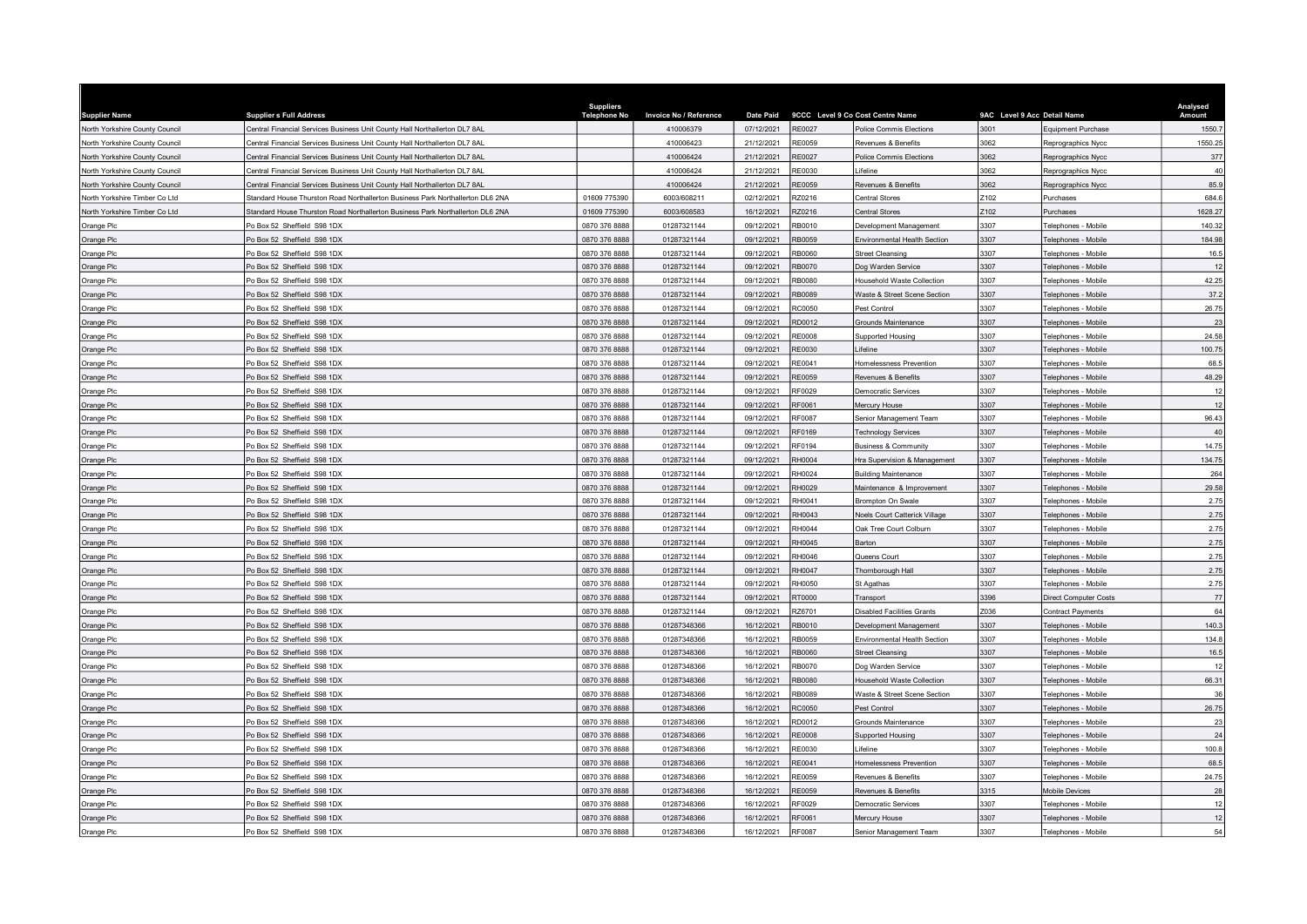| <b>Supplier Name</b>                   | <b>Supplier s Full Address</b>                                                                      | <b>Suppliers</b><br><b>Telephone No</b> | Invoice No / Reference | <b>Date Paid</b>         |               | 9CCC Level 9 Co Cost Centre Name                   | 9AC Level 9 Acc Detail Name |                                                         | Analysed<br>Amount |
|----------------------------------------|-----------------------------------------------------------------------------------------------------|-----------------------------------------|------------------------|--------------------------|---------------|----------------------------------------------------|-----------------------------|---------------------------------------------------------|--------------------|
| Orange Plc                             | Po Box 52 Sheffield S98 1DX                                                                         | 0870 376 8888                           | 01287348366            | 16/12/2021               | <b>RF0169</b> | <b>Technology Services</b>                         | 3307                        | elephones - Mobile                                      | 40                 |
| Orange Plc                             | Po Box 52 Sheffield S98 1DX                                                                         | 0870 376 8888                           | 01287348366            | 16/12/2021               | RF0194        | Business & Community                               | 3307                        | <b>Telephones - Mobile</b>                              | 14.75              |
| Orange Plc                             | Po Box 52 Sheffield S98 1DX                                                                         | 0870 376 8888                           | 01287348366            | 16/12/2021               | RH0004        | Ira Supervision & Management                       | 3307                        | elephones - Mobile                                      | 134.8              |
| Orange Plc                             | Po Box 52 Sheffield S98 1DX                                                                         | 0870 376 8888                           | 01287348366            | 16/12/2021               | RH0024        | <b>Building Maintenance</b>                        | 3307                        | elephones - Mobile                                      | 314                |
| Orange Plc                             | Po Box 52 Sheffield S98 1DX                                                                         | 0870 376 8888                           | 01287348366            | 16/12/2021               | RH0029        | Maintenance & Improvement                          | 3307                        | elephones - Mobile                                      | 28.5               |
| Orange Plc                             | Po Box 52 Sheffield S98 1DX                                                                         | 0870 376 8888                           | 01287348366            | 16/12/2021               | RH0041        | <b>Brompton On Swale</b>                           | 3307                        | elephones - Mobile                                      | 2.75               |
| Orange Plc                             | Po Box 52 Sheffield S98 1DX                                                                         | 0870 376 8888                           | 01287348366            | 16/12/2021               | RH0043        | <b>Noels Court Catterick Village</b>               | 3307                        | elephones - Mobile                                      | 2.75               |
| Orange Plc                             | Po Box 52 Sheffield S98 1DX                                                                         | 0870 376 8888                           | 01287348366            | 16/12/2021               | RH0044        | <b>Dak Tree Court Colburn</b>                      | 3307                        | elephones - Mobile                                      | 2.75               |
| Orange Plc                             | Po Box 52 Sheffield S98 1DX                                                                         | 0870 376 8888                           | 01287348366            | 16/12/2021               | RH0045        | Barton                                             | 3307                        | elephones - Mobile                                      | 2.75               |
| Orange Plc                             | Po Box 52 Sheffield S98 1DX                                                                         | 0870 376 8888                           | 01287348366            | 16/12/2021               | RH0046        | Queens Court                                       | 3307                        | elephones - Mobile                                      | 2.75               |
| Orange Plc                             | Po Box 52 Sheffield S98 1DX                                                                         | 0870 376 8888                           | 01287348366            | 16/12/2021               | <b>RH0047</b> | Thornborough Hall                                  | 3307                        | elephones - Mobile                                      | 2.75               |
| Orange Plc                             | Po Box 52 Sheffield S98 1DX                                                                         | 0870 376 8888                           | 01287348366            | 16/12/2021               | RH0050        | St Agathas                                         | 3307                        | elephones - Mobile                                      | 2.75               |
| Orange Plc                             | Po Box 52 Sheffield S98 1DX                                                                         | 0870 376 8888                           | 01287348366            | 16/12/2021               | RT0000        | Transport                                          | 3396                        | Direct Computer Costs                                   | 77                 |
| Orange Plc                             | Po Box 52 Sheffield S98 1DX                                                                         | 0870 376 8888                           | 01287348366            | 16/12/2021               | RZ6701        | Disabled Facilities Grants                         | Z036                        | Contract Payments                                       | 64                 |
| Print Uk Com                           | 160 Edinburgh Avenue Slough Berks SL1 4UE                                                           | 01753 567100                            | 72471                  | 07/12/2021               | <b>RE0029</b> | Ind Electoral Registration                         | 3301                        | Postages                                                | 594.72             |
| Prism Medical Uk                       | Jnit 4 Jubilee Business Park Jubilee Way Grange Moor Wakefield West Yorkshire WF4 4TD               | 01422 26001                             | 5495487                | 02/12/2021               | RZ6603        | Adaptations                                        | Z036                        | Contract Payments                                       | 14104.74           |
| Prism Medical Uk                       | Unit 4 Jubilee Business Park Jubilee Way Grange Moor Wakefield West Yorkshire WF4 4TD               | 01422 26001                             | 5497654                | 21/12/2021               | RZ6603        | Adaptations                                        | Z036                        | Contract Payments                                       | 999                |
| Prism Medical Uk                       | Unit 4 Jubilee Business Park Jubilee Way Grange Moor Wakefield West Yorkshire WF4 4TD               | 01422 260011                            | 5497655                | 22/12/2021               | RZ6603        | Adaptations                                        | Z036                        | Contract Payments                                       | 999                |
| Proact It Uk Limited                   | Grayson House Venture Way Chesterfield S41 8NE                                                      | 0161 848 4315                           | <b>UKCI182745</b>      | 22/12/2021               | RZ6812        | Network                                            | 7604                        | Security                                                | 3850               |
| Professional Development Group         | T/A Government Events 71-75 Shelton Street Covent Garden London WC2H 9JQ                            | 0330 0584 285                           | EF-G5034T7Q            | 22/12/2021               | RF0028        | Democratic Representation & Ma                     | 3527                        | Members Seminars & Training                             | 289                |
| Professional Development Group         | T/A Government Events 71-75 Shelton Street Covent Garden London WC2H 9JQ                            | 0330 0584 285                           | EF-G5034T7Q            | 22/12/2021               | RF0150        | earning & Development                              | 0114                        | <b>Fechnical Training</b>                               | 289                |
| Randox Laboratories Ltd                | 7/A Randox Testing Services Headquarters 34 Diamond Road Crumlin BT29 4QX                           | 02894451011                             | 17115                  | 09/12/2021               | RF0159        | <b>Human Resources</b>                             | 3180                        | Sub-Contractors                                         | 695                |
| Razorblue Ltd                          | 2 Bailey Court Colburn Business Park North Yorkshire DL9 4QL                                        | 0845 8621500                            | 1398724                | 02/12/2021               | RF0169        | <b>Technology Services</b>                         | 3388                        | Security                                                | 10344.55           |
| Resource Management Solutions          | 3 Victoria Road Darlington Co Durham DL1 5SJ                                                        | 01325 389333                            | 52864                  | 09/12/2021               | <b>RB0080</b> | lousehold Waste Collection                         | 0007                        | Agency & Contracted Staff                               | 1054.12            |
| Rider Industrial & Specialist Cleaning | Windfall House Strawgate Lane Stapleton Darlington Co Durham DL2 2QW                                | 01325 351570                            | <b>RISC3939</b>        | 22/12/2021               | RH0020        | <b>Housing Repairs General</b>                     | 1025                        | <b>/oid Repairs</b>                                     | 800                |
| Royal Mail                             | Payment Processing Centre Rowland Hill House Boythorpe Road Chesterfield S49 1HQ                    |                                         | 9064089540             | 16/12/2021               | <b>RE0027</b> | Police Commis Elections                            | 3301                        | Postages                                                | 2178.26            |
| <b>Ryedale District Council</b>        | Ryedale House Malton North Yorkshire YO17 0HH                                                       | 01653 600666                            | 70532621               | 02/12/2021               | <b>RE0030</b> | ifeline                                            | 3177                        | Private Contractors - Contract                          | 3331.64            |
| S C Electrics                          | 9 l'Anson Road Richmond North Yorkshire DL10 4LN                                                    | 07802188835                             | 12195                  | 16/12/2021               | <b>RE0040</b> | Homeless Persons Unit Colburn                      | 1001                        | Repairs & Maintenance                                   | 1415.55            |
| S C Electrics                          | 9 l'Anson Road Richmond North Yorkshire DL10 4LN                                                    | 07802188835                             | 12202                  | 16/12/2021               | RE0040        | Homeless Persons Unit Colburn                      | 1001                        | Repairs & Maintenance                                   | 149.25             |
| S C Electrics                          | 9 l'Anson Road Richmond North Yorkshire DL10 4LN                                                    | 07802188835                             | 12202                  | 16/12/2021               | RH0041        | Brompton On Swale                                  | 1001                        | Repairs & Maintenance                                   | 60                 |
| <b>S C Electrics</b>                   | 9 l'Anson Road Richmond North Yorkshire DL10 4LN                                                    | 07802188835                             | 12202                  | 16/12/2021               | <b>RH0043</b> | <b>Voels Court Catterick Village</b>               | 1001                        | Repairs & Maintenance                                   | 189.5              |
| S C Electrics                          | 9 l'Anson Road Richmond North Yorkshire DL10 4LN                                                    | 07802188835                             | 12202                  | 16/12/2021               | RH0044        | <b>Jak Tree Court Colburn</b>                      | 1001                        | Repairs & Maintenance                                   | 177.25             |
| S C Electrics                          | 9 l'Anson Road Richmond North Yorkshire DL10 4LN                                                    | 07802188835                             | 12202                  | 16/12/2021               | RH0045        | Barton                                             | 1001                        | Repairs & Maintenance                                   | 68.75              |
| S C Electrics                          | 9 l'Anson Road Richmond North Yorkshire DL10 4LN                                                    | 07802188835                             | 12202                  | 16/12/2021               | RH0046        | Queens Court                                       | 1001                        | Repairs & Maintenance                                   | 98.5               |
| <b>C</b> Electrics                     | 9 I'Anson Road Richmond North Yorkshire DJ 10 4LN                                                   | 07802188835                             | 12202                  | 16/12/2021               | RH0047        | Thornborough Hall                                  | 1001                        | Repairs & Maintenance                                   | 60                 |
| S C Electrics                          | 9 l'Anson Road Richmond North Yorkshire DL10 4LN                                                    | 07802188835                             | 12202                  | 16/12/2021               | RH0049        | Quakers Close                                      | 1001                        | Repairs & Maintenance                                   | 107.25             |
| <b>S C Electrics</b>                   | 9 l'Anson Road Richmond North Yorkshire DL10 4LN                                                    | 07802188835                             | 12224                  | 02/12/2021               | RH0020        | Housing Repairs General                            | 1025                        | Void Repairs                                            | 62                 |
| <b>C</b> Electrics                     | I'Anson Road Richmond North Yorkshire DL10 4LN                                                      | 07802188835                             | 12224                  | 02/12/2021               | RH0020        | <b>Housing Repairs General</b>                     | 3179                        | External Contractors                                    | 1223.05            |
| <b>C</b> Electrics                     | 9 l'Anson Road Richmond North Yorkshire DL10 4LN                                                    | 07802188835                             | 12230                  | 22/12/2021               | <b>RF0070</b> | Depot                                              | 1001                        | Repairs & Maintenance                                   | 547.75             |
| S C Electrics                          | 9 l'Anson Road Richmond North Yorkshire DL10 4LN                                                    | 07802188835                             | 12230                  | 22/12/2021               | RH0020        | Housing Repairs General                            | 3179                        | <b>External Contractors</b>                             | 189                |
| <b>S C Electrics</b>                   | 9 l'Anson Road Richmond North Yorkshire DL10 4LN                                                    | 07802188835                             | 12238                  | 09/12/2021               | RH0020        | lousing Repairs General                            | 3179                        | <b>External Contractors</b>                             | 1734.47            |
| <b>C</b> Electrics                     | 9 l'Anson Road Richmond North Yorkshire DL10 4LN                                                    | 07802188835                             | 12238                  | 09/12/2021               | RH0046        | Queens Court                                       | 1001                        | Repairs & Maintenance                                   | 76                 |
| <b>C</b> Electrics                     | I'Anson Road Richmond North Yorkshire DL10 4LN                                                      | 07802188835                             | 12238                  | 09/12/2021               | RH0051        | ighting Of Flats                                   | 1001                        | Repairs & Maintenance                                   | 842.55             |
| S C Electrics                          | 9 l'Anson Road Richmond North Yorkshire DL10 4LN                                                    | 07802188835                             | 12241                  | 09/12/2021               | RH0020        | Housing Repairs General                            | 1025                        | /oid Repairs                                            | 83                 |
| <b>S C Electrics</b>                   | 9 l'Anson Road Richmond North Yorkshire DL10 4LN                                                    | 07802188835                             | 12241                  | 09/12/2021               | RH0020        | Housing Repairs General                            | 3179                        | <b>External Contractors</b>                             | 1164.23            |
| S C Electrics                          | 9 l'Anson Road Richmond North Yorkshire DL10 4LN                                                    | 07802188835                             | 12241                  | 09/12/2021               | RH0051        | ighting Of Flats                                   | 1001                        | Repairs & Maintenance                                   | R3                 |
|                                        |                                                                                                     |                                         | 12253                  | 16/12/2021               | RE0040        |                                                    | 1001                        |                                                         |                    |
| S C Electrics<br><b>S C Flectrics</b>  | I'Anson Road Richmond North Yorkshire DL10 4LN<br>9 l'Anson Road Richmond North Yorkshire DI 10 4LN | 07802188835<br>07802188835              | 12257                  | 16/12/2021               | <b>RH0047</b> | Homeless Persons Unit Colburn<br>Thornborough Hall | 1001                        | Repairs & Maintenance<br>Repairs & Maintenance          | 624<br>2057.69     |
|                                        | 9 l'Anson Road Richmond North Yorkshire DL10 4LN                                                    | 07802188835                             | 12258                  | 16/12/2021               | RH0020        |                                                    | 3179                        | <b>External Contractors</b>                             | 1725.53            |
| S C Electrics                          | <b>Q l'Anson Road Richmond North Yorkshire DI 10 4LN</b>                                            |                                         |                        |                          | <b>RH0051</b> | Housing Repairs General                            | 1001                        |                                                         |                    |
| S C Electrics<br>Secureshield Limited  | 9/18 Ruby Court Wesley Drive Benton Square Industrial Estate Newcastle NE12 9UP                     | 07802188835<br>03303530250              | 12258<br>25377         | 16/12/2021<br>02/12/2021 | RH0041        | ighting Of Flats<br><b>Brompton On Swale</b>       | 3003                        | Repairs & Maintenance<br>Equipment Repair & Maintenance | 306.88<br>78.15    |
| Secureshield Limited                   | 9/18 Ruby Court Wesley Drive Benton Square Industrial Estate Newcastle NE12 9UP                     | 03303530250                             | 25377                  | 02/12/2021               | <b>RH0043</b> | Noels Court Catterick Village                      | 3003                        | Equipment Repair & Maintenance                          | 156.33             |
|                                        |                                                                                                     |                                         |                        |                          |               |                                                    |                             |                                                         |                    |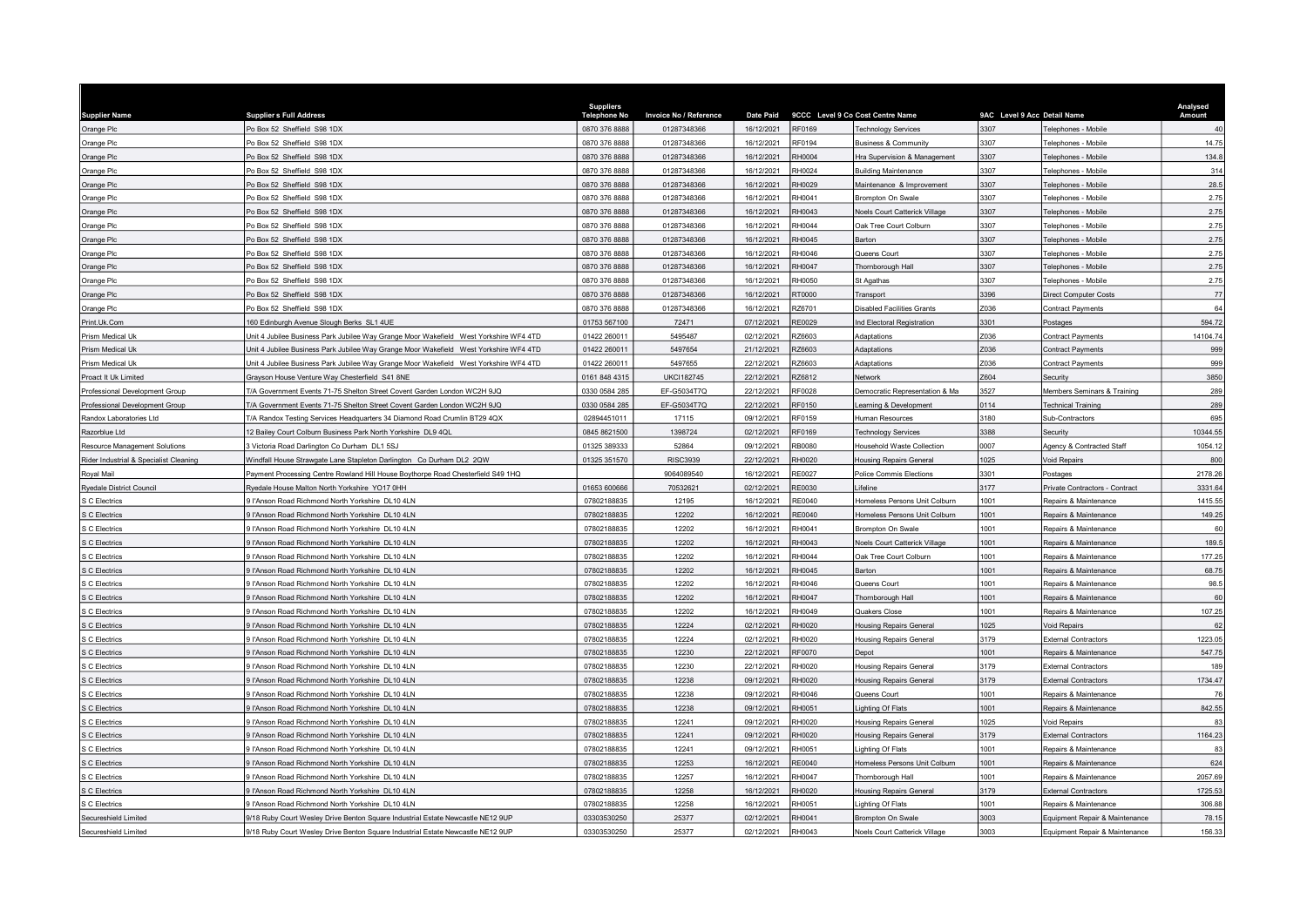| <b>Supplier Name</b>                                                                  | <b>Supplier s Full Address</b>                                                                             | <b>Suppliers</b><br>Telephone No | <b>Invoice No / Reference</b> | <b>Date Paid</b>         |                                | 9CCC Level 9 Co Cost Centre Name                          | 9AC Level 9 Acc Detail Name |                                                         | Analysed<br>Amount |
|---------------------------------------------------------------------------------------|------------------------------------------------------------------------------------------------------------|----------------------------------|-------------------------------|--------------------------|--------------------------------|-----------------------------------------------------------|-----------------------------|---------------------------------------------------------|--------------------|
| Secureshield Limited                                                                  | 9/18 Ruby Court Wesley Drive Benton Square Industrial Estate Newcastle NE12 9UP                            | 03303530250                      | 25377                         | 02/12/2021               | RH0044                         | Oak Tree Court Colburn                                    | 3003                        | Equipment Repair & Maintenance                          | 78.15              |
| Secureshield Limited                                                                  | 9/18 Ruby Court Wesley Drive Benton Square Industrial Estate Newcastle NE12 9UP                            | 03303530250                      | 25377                         | 02/12/2021               | RH0045                         | larton                                                    | 3003                        | Equipment Repair & Maintenance                          | 78.15              |
| Secureshield Limited                                                                  | 9/18 Ruby Court Wesley Drive Benton Square Industrial Estate Newcastle NE12 9UP                            | 03303530250                      | 25377                         | 02/12/2021               | <b>RH0046</b>                  | Queens Court                                              | 3003                        | <b>Equipment Repair &amp; Maintenance</b>               | 78.15              |
| Secureshield Limited                                                                  | 9/18 Ruby Court Wesley Drive Benton Square Industrial Estate Newcastle NE12 9UP                            | 03303530250                      | 25377                         | 02/12/2021               | RH0049                         | Quakers Close                                             | 3003                        | Equipment Repair & Maintenance                          | 78.15              |
| Secureshield Limited                                                                  | 9/18 Ruby Court Wesley Drive Benton Square Industrial Estate Newcastle NE12 9UP                            | 03303530250                      | 25521                         | 16/12/2021               | RH0049                         | Quakers Close                                             | 3003                        | Equipment Repair & Maintenance                          | 1635               |
| Security & Fire Experts Ltd                                                           | Jnit 9 J2 Business Park Bridge Hall Lane Bury BL9 7NY                                                      | 0800 0471999                     | 55858                         | 22/12/2021               | RE0061                         | Mercury House                                             | 001                         | Repairs & Maintenance                                   | 24                 |
| Security & Fire Experts Ltd                                                           | Unit 9 J2 Business Park Bridge Hall Lane Bury BL9 7NY                                                      | 0800 0471999                     | 55858                         | 22/12/2021               | <b>RF0070</b>                  | Depot                                                     | 1001                        | Repairs & Maintenance                                   | 48                 |
| Security & Fire Experts Ltd                                                           | Jnit 9 J2 Business Park Bridge Hall Lane Bury BL9 7NY                                                      | 0800 0471999                     | 55858                         | 22/12/2021               | RH0041                         | Brompton On Swale                                         | 1001                        | Repairs & Maintenance                                   | 24                 |
| Security & Fire Experts Ltd                                                           | Jnit 9 J2 Business Park Bridge Hall Lane Bury BL9 7NY                                                      | 0800 0471999                     | 55858                         | 22/12/2021               | RH0043                         | <b>Voels Court Catterick Village</b>                      | 1001                        | Repairs & Maintenance                                   | 24                 |
| Security & Fire Experts Ltd                                                           | Jnit 9 J2 Business Park Bridge Hall Lane Bury BL9 7NY                                                      | 0800 0471999                     | 55858                         | 22/12/2021               | RH0044                         | Oak Tree Court Colburn                                    | 1001                        | Repairs & Maintenance                                   | 24                 |
| Security & Fire Experts Ltd                                                           | Unit 9 J2 Business Park Bridge Hall Lane Bury BL9 7NY                                                      | 0800 0471999                     | 55858                         | 22/12/2021               | <b>RH0046</b>                  | Queens Court                                              | 1001                        | Repairs & Maintenance                                   | 74                 |
| Security & Fire Experts Ltd                                                           | Jnit 9 J2 Business Park Bridge Hall Lane Bury BL9 7NY                                                      | 0800 0471999                     | 55858                         | 22/12/2021               | RH0047                         | Thornborough Hall                                         | 1001                        | Repairs & Maintenance                                   | 24                 |
| Security & Fire Experts Ltd                                                           | Unit 9 J2 Business Park Bridge Hall Lane Bury BL9 7NY                                                      | 0800 0471999                     | 55858                         | 22/12/2021               | RH0049                         | Quakers Close                                             | 1001                        | Repairs & Maintenance                                   | 24                 |
| Security & Fire Experts Ltd                                                           | Jnit 9 J2 Business Park Bridge Hall Lane Bury BL9 7NY                                                      | 0800 0471999                     | 55858                         | 22/12/2021               | RH0051                         | ighting Of Flats                                          | 1001                        | Repairs & Maintenance                                   | 334                |
| Softcat                                                                               | Thames Industrial Estate Fieldhouse Lane Marlow Bucks SL7 1LW                                              | 01628 403403                     | INV03269004                   | 16/12/2021               | RZ6812                         | Network                                                   | Z604                        | Security                                                | 823                |
| Specialist Fleet Services Ltd                                                         | Ross Road Weedon Road Industrial Estate Northampton NN5 5AX                                                | 01604 234601                     | 224580                        | 16/12/2021               | <b>RT0000</b>                  | Transport                                                 | 2201                        | Vehicle Hire/Lease                                      | 32360              |
| Specialist Fleet Services Ltd                                                         | Ross Road Weedon Road Industrial Estate Northampton NN5 5AX                                                | 01604 234601                     | 224581                        | 16/12/2021               | <b>RT0000</b>                  | Transport                                                 | 2201                        | /ehicle Hire/Lease                                      | 32360              |
| Specialist Fleet Services Ltd                                                         | Ross Road Weedon Road Industrial Estate Northampton NN5 5AX                                                | 01604 234601                     | 224582                        | 16/12/2021               | RT0000                         | Transport                                                 | 2201                        | ehicle Hire/Lease                                       | 32360              |
| Specialist Fleet Services Ltd                                                         | Ross Road Weedon Road Industrial Estate Northampton NN5 5AX                                                | 01604 234601                     | 224583                        | 16/12/2021               | <b>RT0000</b>                  | Transport                                                 | 2201                        | /ehicle Hire/Lease                                      | 32360              |
| Specialist Fleet Services Ltd                                                         | Ross Road Weedon Road Industrial Estate Northampton NN5 5AX                                                | 01604 234601                     | 224584                        | 16/12/2021               | RT0000                         | Transport                                                 | 2201                        | ehicle Hire/Lease                                       | 32360              |
| Stainton Lighting Design Services Ltd                                                 | Billingham Reach Industrial Estate Haverton Hill Stockton On Tees TS23 1PX                                 | 01642 766114                     | 3707                          | 22/12/2021               | RC0000                         | Footway Lighting                                          | 3124                        | Consultancy Fees                                        | 1345.68            |
| Stephen Austin & Sons Ltd                                                             | Caxton Hill Hertford Hertfordshire SG13 7LU                                                                | 01992 585821                     | 45623                         | 09/12/2021               | RE0027                         | Police Commis Elections                                   | 052                         | tationery                                               | 5547.86            |
| Sure Maintenance Limited                                                              | Unit 16 The Matchworks Speke Road Liverpool L19 2RF                                                        | 0151 7285700                     | 317037                        | 02/12/2021               | <b>RH0020</b>                  | <b>Housing Repairs General</b>                            | 1015                        | <b>Gas Servicing Contract</b>                           | 616.24             |
| Sure Maintenance Limited                                                              | Unit 16 The Matchworks Speke Road Liverpool L19 2RF                                                        | 0151 7285700                     | 317318                        | 07/12/2021               | RB0030                         | Cemeteries                                                | 1015                        | <b>Gas Servicing Contract</b>                           | 6.32               |
|                                                                                       |                                                                                                            | 0151 7285700                     |                               |                          | RH0020                         |                                                           | 1015                        |                                                         |                    |
| Sure Maintenance Limited<br>Sure Maintenance Limited                                  | Jnit 16 The Matchworks Speke Road Liverpool L19 2RF<br>Jnit 16 The Matchworks Speke Road Liverpool L19 2RF | 0151 7285700                     | 317318<br>317723              | 07/12/2021<br>09/12/2021 | RH0020                         | <b>Housing Repairs General</b>                            | 1015                        | <b>Sas Servicing Contract</b><br>Gas Servicing Contract | 9052.88<br>579.1   |
|                                                                                       |                                                                                                            | 0151 7285700                     | 318033                        | 22/12/2021               | <b>RH0020</b>                  | <b>Housing Repairs General</b>                            | 1015                        |                                                         | 668.52             |
| Sure Maintenance Limited                                                              | Unit 16 The Matchworks Speke Road Liverpool L19 2RF                                                        | 01909 560673                     | 0000026585                    | 16/12/2021               | RZ6636                         | <b>Housing Repairs General</b>                            | Z036                        | <b>Gas Servicing Contract</b>                           | 7600               |
| <b>Tersus Consultancy Limited</b>                                                     | First Floor Rainham House Manor Way Rainham Essex RM13 8RH<br>33 Paxton Gardens Woking Surrey GU21 5TS     | 01932 355 222                    | 974                           | 16/12/2021               | RF0150                         | Sheltered Housing                                         | 0114                        | Contract Payments<br><b>Technical Training</b>          | 910                |
| The Accessible Digital Docments Company Ltd<br>The Assoc. Of Flectoral Administrators |                                                                                                            |                                  | 30091                         |                          | <b>RE0029</b>                  | earning & Development                                     | 0114                        |                                                         | 500                |
|                                                                                       | Electoral Services (Room 3.17) Sunderland City Council Civic Centre Sunderland SR2 7DN                     |                                  | 10915408                      | 16/12/2021<br>21/12/2021 | RB0019                         | nd Electoral Registration                                 | 0007                        | echnical Training                                       | 525                |
| The Oyster Partnership Ltd                                                            | St Albans House 57-59 Haymarket London SW1Y 4QX                                                            | 020 7766 9000<br>020 7766 9000   | 10915409                      | 22/12/2021               | RB0019                         | Development Management Section                            | 0007                        | Agency & Contracted Staff                               | 525                |
| The Oyster Partnership Ltd<br>The Oyster Partnership Ltd                              | St Albans House 57-59 Haymarket London SW1Y 4QX                                                            | 020 7766 9000                    | 10915410                      | 02/12/2021               | RE0041                         | Development Management Section<br>Homelessness Prevention | 0007                        | Agency & Contracted Staff                               | 1344.75            |
| The Oyster Partnership Ltd                                                            | St Albans House 57-59 Haymarket London SW1Y 4QX<br>St Albans House 57-59 Haymarket London SW1Y 4QX         | 020 7766 9000                    | 10915411                      | 02/12/2021               | RB0059                         |                                                           | 0007                        | Agency & Contracted Staff                               | 1215               |
|                                                                                       |                                                                                                            |                                  |                               |                          |                                | invironmental Health Section                              |                             | Agency & Contracted Staff                               |                    |
| The Oyster Partnership Ltd                                                            | St Albans House 57-59 Haymarket London SW1Y 4QX                                                            | 020 7766 9000                    | 10915924                      | 07/12/2021<br>07/12/2021 | RB0019                         | levelopment Management Section                            | 0007                        | Agency & Contracted Staff                               | 525<br>1134        |
| The Oyster Partnership Ltd                                                            | St Albans House 57-59 Haymarket London SW1Y 4QX                                                            | 020 7766 9000                    | 10915925                      |                          | RB0019                         | Development Management Section                            | 0007<br>0007                | Agency & Contracted Staff                               |                    |
| The Oyster Partnership Ltd                                                            | St Albans House 57-59 Haymarket London SW1Y 4QX                                                            | 020 7766 9000                    | 10915926                      | 07/12/2021               | RE0041                         | Homelessness Prevention                                   |                             | Agency & Contracted Staff                               | 1336.5             |
| The Oyster Partnership Ltd                                                            | St Albans House 57-59 Haymarket London SW1Y 4QX                                                            | 020 7766 9000<br>020 7766 9000   | 10915927<br>10916486          | 09/12/2021<br>16/12/2021 | <b>RB0059</b><br><b>RE0041</b> | invironmental Health Section                              | 0007<br>0007                | Agency & Contracted Staff                               | 1395<br>1328.25    |
| The Oyster Partnership Ltd                                                            | St Albans House 57-59 Haymarket London SW1Y 4QX                                                            |                                  | 10916487                      |                          | RB0059                         | Homelessness Prevention<br>Environmental Health Section   | 0007                        | Agency & Contracted Staff                               | 1597.5             |
| The Oyster Partnership Ltd                                                            | St Albans House 57-59 Haymarket London SW1Y 4QX                                                            | 020 7766 9000                    |                               | 22/12/2021               |                                |                                                           |                             | Agency & Contracted Staff                               |                    |
| The Oyster Partnership Ltd                                                            | St Albans House 57-59 Haymarket London SW1Y 4QX                                                            | 020 7766 9000                    | 10917019                      | 22/12/2021               | RB0019<br><b>RB0019</b>        | Development Management Section                            | 0007                        | Agency & Contracted Staff                               | 525                |
| The Oyster Partnership Ltd                                                            | St Albans House 57-59 Haymarket London SW1Y 4QX                                                            | 020 7766 9000                    | 10917020                      | 22/12/2021               |                                | Development Management Section                            | 0007                        | Agency & Contracted Staff                               | 1111.5             |
| <b>Tolent Solutions Limited</b>                                                       | Derwent House 5th Avenue Business Park Team Valley Gateshead NE11 ONL                                      | 0333 101 3110                    | TSA06412                      | 22/12/2021               | RZ6623                         | Fire Risk Assess Work (Fraw)                              | Z036                        | Contract Payments                                       | 1250               |
| Tunstall Healthcare (Uk) Ltd                                                          | Whitley Lodge Whitley Bridge Goole DN14 0TQ                                                                | 01977 661234                     | 3IN/10382888                  | 07/12/2021               | RE0030                         | ifeline                                                   | 3003                        | quipment Repair & Maintenance                           | 936.75             |
| Tunstall Healthcare (Uk) Ltd                                                          | Whitley Lodge Whitley Bridge Goole DN14 0TQ                                                                | 01977 661234                     | 3IN/10383544                  | 22/12/2021               | RE0030                         | ifeline                                                   | 3003                        | Equipment Repair & Maintenance                          | 1873.5             |
| Vador Security Systems Ltd                                                            | Jnit 2c Barras Garth Industrial Estate Leeds LS12 4JW                                                      | 0113 236 1977                    | 62964                         | 09/12/2021               | RH0006                         | Disabled Tenants Assistance                               | 1001                        | Repairs & Maintenance                                   | 2895.09            |
| Vistech Services Limited                                                              | Boho Six Offices 5 Linthorpe Road Middlesbrough TS1 1RE                                                    | 0800 6123280                     | <b>INV-45936</b>              | 07/12/2021               | <b>RE0040</b>                  | Homeless Persons Unit Colburn                             | 3122                        | Professional Fees General                               | 2196.79            |
| <b>Vivid Resourcing</b>                                                               | 2nd Floor 100 Gray'S Inn Road London WC1X 8AL                                                              | 0207 3241915                     | 66523                         | 02/12/2021               | <b>RB0059</b>                  | Environmental Health Section                              | 0007                        | Agency & Contracted Staff                               | 1608.75            |
| <b>Vivid Resourcing</b>                                                               | 2nd Floor 100 Gray'S Inn Road London WC1X 8AL                                                              | 0207 3241915                     | 68663                         | 02/12/2021               | RB0059                         | Environmental Health Section                              | 0007                        | Agency & Contracted Staff                               | 1125               |
| <b>Vivid Resourcing</b>                                                               | 2nd Floor 100 Gray'S Inn Road London WC1X 8AL                                                              | 0207 3241915                     | 68664                         | 02/12/2021               | RB0059                         | Invironmental Health Section                              | 0007                        | Agency & Contracted Staff                               | 1282.5             |
| <b>Vivid Resourcing</b>                                                               | 2nd Floor 100 Gray'S Inn Road London WC1X 8AL                                                              | 0207 3241915                     | 68665                         | 02/12/2021               | <b>RB0059</b>                  | Environmental Health Section                              | 0007                        | Agency & Contracted Staff                               | 600                |
| Vivid Resourcing                                                                      | 2nd Floor 100 Gray'S Inn Road London WC1X 8AL                                                              | 0207 3241915                     | 68977                         | 09/12/2021               | <b>RB0059</b>                  | Environmental Health Section                              | 0007                        | Agency & Contracted Staff                               | 1788.75            |